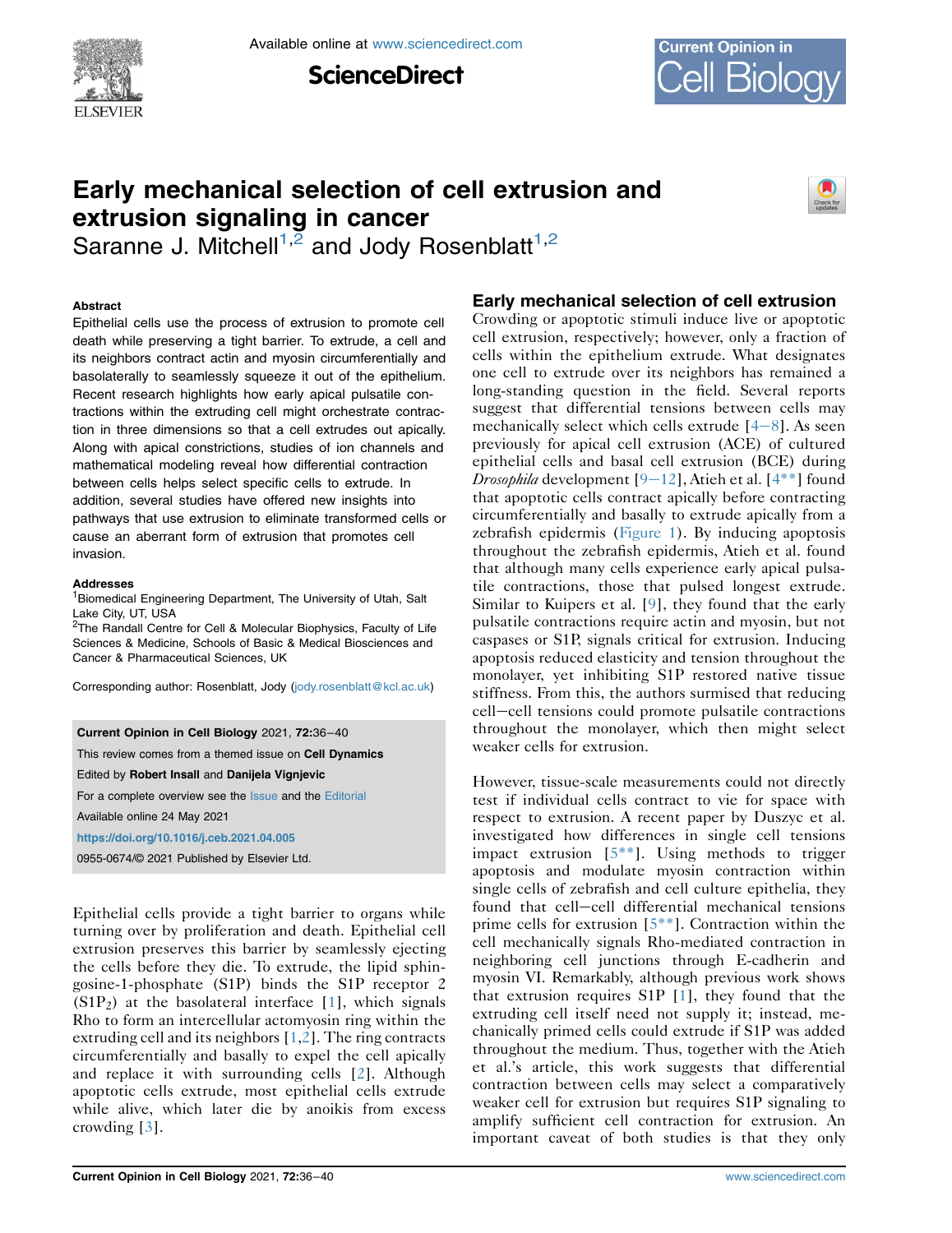<span id="page-1-0"></span>



Early apical contraction in apoptotic extrusion. Apical contraction and relaxation occur in a cell before it extrudes [\[4\\*\\*](#page-3-3)[,9](#page-3-4)[,20\\*\\*](#page-4-7)]. Gagliardi et al. show that the apical ring contracts before forming the neighboring actomyosin ring [\[20\\*\\*](#page-4-7)]. Thomas et al. show actomyosin accumulates at the desmosomal junctions before reorganizing into an intercellular actomyosin ring that contracts basally to extrude the cell out apically [[21\\*\\*\]](#page-4-8).

investigate apoptosis-stimulated and not live cell extrusion, which is more common within our bodies (occurring at billions/hour) and essential for maintaining steady-state epithelial densities. Thus, future work will need to determine if differences in cell-cell tensions similarly select which cells undergo live cell extrusion. In addition, we know very little about what signals initiate the pre-extrusion early pulses.

## Calcium and wave signaling induce extrusion

Several recent studies have investigated the roles of calcium and ERK waves within the monolayer. Crowding-induced live cell extrusion, occurring continuously to maintain steady state, requires calcium signaling via the stretch-activated calcium channel Piezo1 [\[3,](#page-3-2)[13\]](#page-4-0). In addition, monolayers propagate calcium waves through epithelial cells that are necessary for actomyosin contraction, making them a prime candidate for initiating the early pulsatile contractions that probe tension variances within cells. Takeuchi et al. investigated the role of calcium waves in coordinating  $Ras-transformed$  (HRAS $G12V$ ) and apoptotic extrusion [\[14\\*\\*](#page-4-1)]. They found a cell fated for extrusion propagates calcium waves to neighboring cells through mechanosensitive TRPC1, gap junctions, and  $IP<sub>3</sub>$  receptors, which reorganize actin and myosin. Here, calcium waves and extrusion require TRPC1, rather than Piezo1 [\[3](#page-3-2)]. The use of this mechanosensitive calcium channel may reflect that any internal calcium source can trigger extrusion or that different calcium channels activate earlier extrusion steps.

In addition to RAS, calcium mediates ERK activation through the MAP kinase pathway, which is essential for extrusion in MCF10A cells ([Figure 2](#page-2-0)) [\[15\\*\\*](#page-4-2)]. Using mosaically expressing  $B-Raf<sup>V600E</sup>$  cells in a wild-type background, Aikin et al. found that B-Raf<sup>V600E</sup>-transformed cells exhibited sustained ERK signaling, whereas those surrounding them experienced pulsed ERK waves. Pulsatile ERK waves promoted cell survival and

migration toward the oncogenic cells to help extrude them [[15\\*\\*\]](#page-4-2). Interestingly, differential ERK signaling led to opposing cell behaviors to coordinate transformed cell extrusion while bolstering survival and proliferation of the neighboring wild-type cells that replace it. Because calcium activates ERK, calcium waves likely initiate ERK waves. Future work will determine what activates the calcium patterns and if these steps play roles early selection of which cells extrude or the mechanics of extrusion itself.

In addition to calcium, other ion channels play critical roles in cell volume and death [[16](#page-4-3)]. Necrosis occurs when cells swell to the point that they lyse [\[17\]](#page-4-4). In contrast, apoptotic volume decrease (AVD), characterized by cell shrinkage [[17](#page-4-4)], occurs in response to activation of potassium and/or chloride channels. As AVD typically occurs up to hours before caspase activation [\[18\]](#page-4-5) and potassium channel activation is critical within seconds of apoptotic stimuli for eliciting apoptotic extrusion [\[2](#page-3-1)], AVD could initiate early pulsatile contractions before extrusion. Mathematical modeling suggests that cytoskeletal-dependent contraction can further drive ion and water flux to sustain early fluctuations in cell volume [[19](#page-4-6)]. In this way, potassium channel-activated cell shrinkage could trigger early cell contractions that might collaborate with calcium and actomyosin to further potentiate early pulsatile contractions before extrusion.

#### Coordinating contraction in 3D

All ACEs require actomyosin contraction circumferentially and basally, yet what coordinates contraction in two directions has remained elusive. Gagliardi et al. demonstrated that early contractions assemble into an early intracellular apical actin ring (iAAR) requiring the myotonic dystrophy kinase-related CDC42-binding kinase-alpha (MRCKa) that then promotes basolateral contraction  $[20^{**}]$ . They show that caspase-dependent MRCKa cleavage prompts myosin-dependent iAAR assembly in MCF10A epithelial cells ([Figure 1](#page-1-0)). iAAR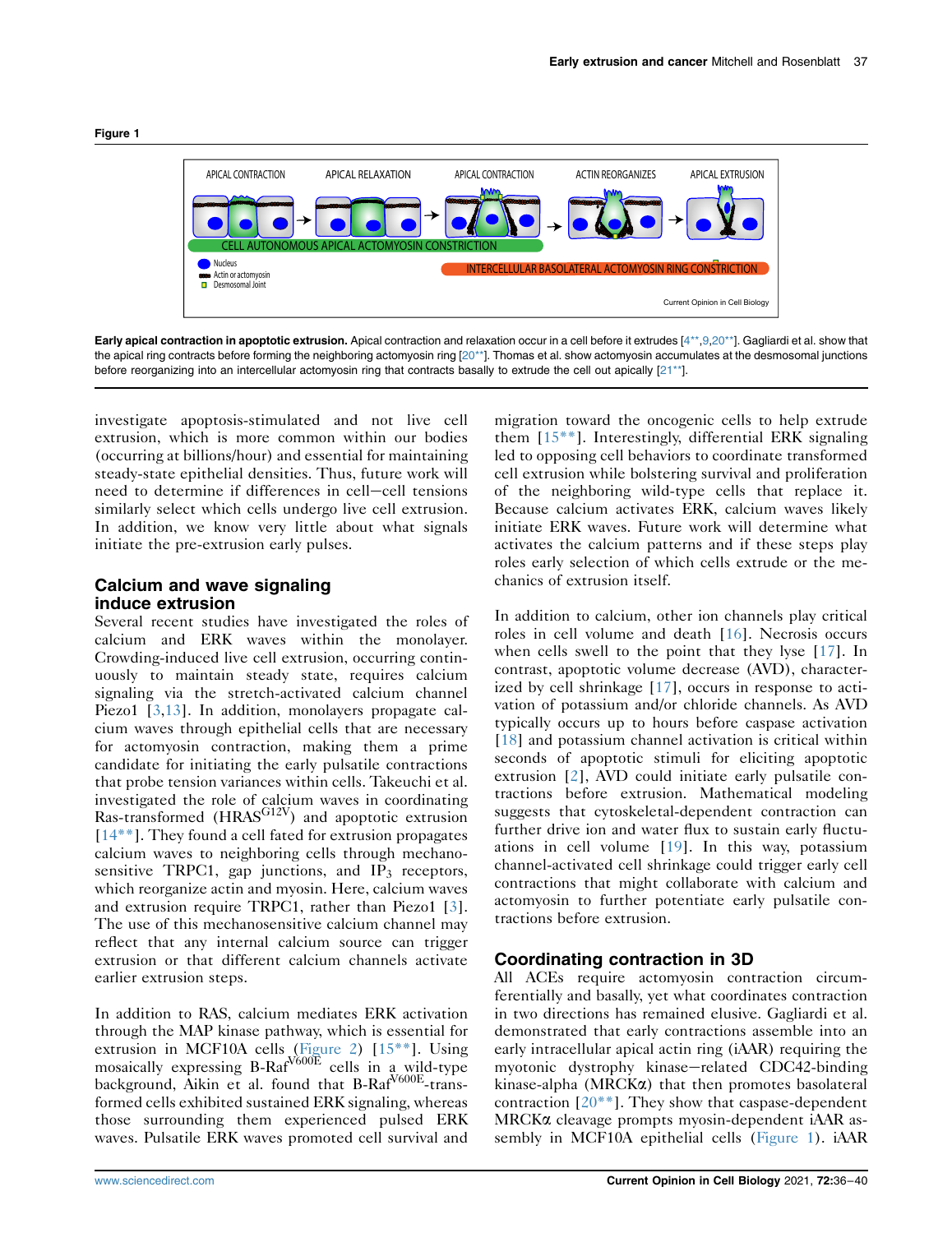<span id="page-2-0"></span>



Extrusion and cancer. Apical cell extrusion can eliminate transformed cells through sustained ERK signaling [[15\\*\\*\]](#page-4-2) and by low mitochondria membrane potential (MP) and high aerobic glycolysis metabolism (AGM) [25–[27\]](#page-4-12). Expression of a nonphosphorylatable allele of Snail can activate RhoA hypercontractility and cause both apical cell extrusion (ACE) and basal cell extrusion (BCE) [[5\\*\\*,](#page-3-5)[6\\*\\*\]](#page-3-8). BCE can direct cells beneath the epithelium to potentially invade. Overexpression of aPKCi [[36\\*](#page-4-17)] or centrosome proteins NLP or CEP131 [[33\\*\]](#page-4-18) can drive BCE by activating actomyosin contraction apically.

contraction redistributes actin to promote basal actomyosin ring assembly, contraction, and extrusion [\(Figure 1](#page-1-0)). Experimentally inducing MRCK $\alpha$  cleavage, independent of caspases, is sufficient to form the iAAR and trigger extrusion  $[20^{**}]$ . As live cell extrusion occurs independently of caspase activation, it will be interesting to determine if live cell extrusion requires MRCK $\alpha$  activation independent of protease cleavage.

Although iAAR pulsing redistributes actomyosin to the basalolateral surface during ACE, what relocates actomyosin basally is unclear. Thomas et al. discovered that desmosomal junctions (DJs) may coordinate contraction in two directions, assisting basal actomyosin redistribution. Here DJs first attach to the existing apical actomyosin ring, as it contracts circumferentially, and then detach to enable basolateral contraction ([Figure 1\)](#page-1-0) [\[21\\*\\*](#page-4-8)]. Depletion of DJ components disrupts actomyosin contractility, junctional tension, and extrusion. As DJs can coordinate contraction in three dimensions to cause ACE, future research will determine what regulates DJ-actin interactions to orchestrate this swap.

In addition, control of actomyosin contractions in the cell may depend on cell geometry conformations. Mathematical models have exploited mechanical interactions and tensions between cells to induce

extrusion [[7\\*\\*,](#page-3-6)[8](#page-3-7)]. Okuda and Fujimoto modeled cells as polyhedrons to show cell-cell boundary movements [\[7\\*\\*](#page-3-6)]. Increased packing densities and topology changes break cell boundary symmetries that can affect extrusion direction. Cell-cell boundaries in 3D are typically represented as perpendicular interfaces connecting apical to basal planes, yet these interfaces are typically angled. Their model shows that asymmetric forces alter cell-cell boundary angles that alter extrusion direction: pressure toward the apical side promotes BCE, whereas pressure at the basal side promotes ACE. The model also invokes the number of neighbors at the apical or basal surface and differences in cell-cell tension, contractile, or adhesion forces to also suggest that differential tensions select for cellular extrusion. Critically, Okuda and Fujimoto highlight how geometries of cellcell packing may determine the direction in which a cell extrudes, an important consideration in cancer.

# Extrusion roles in cancer

Extrusion can suppress or promote cancer, depending on the direction the cell is ejected. Recent studies have added valuable information into how ACE can suppress tumor formation, whereas BCE can promote its spread.

## Tumor suppression

Cell competition, a process in which physiologically fitter cells remove deviant cells, can extrude transformed cells, using a process termed epithelial defense against cancer (EDAC) [[22](#page-4-9),[23](#page-4-10)]. Alternatively, cancer cells could spread by outcompeting wild-type cells. Tsuboi et al. found that oncogenic cells with higher proliferation rates can intercalate anisotropically into spaces left from wild-type cell extrusions [[24](#page-4-11)]. Contrastingly, metabolic differences in  $\text{Ras}^{\text{V12}}$  cells compared with wild-type neighbors promote their extrusion  $[25-27]$  $[25-27]$  $[25-27]$  $[25-27]$  $[25-27]$ . Ras<sup>V12</sup> cells have lower mitochondrial membrane potential and high aerobic glycolysis compared with neighboring wild-type cell that promotes their elimination [\(Figure 2\)](#page-2-0) [[25](#page-4-12)]. Further investigation on mitochondria membrane potentials, Sasaki et. al. found that restoring mitochondrial membrane potential in RasV12 cells with a high-fat diet prevented their elimination from mouse small intestinal and pancreatic epithelia [[26\\*\\*\]](#page-4-13). Higher fatty acid oxidation metabolism mediated by acetyl-CoA decreased cell extrusion  $[26***]$  $[26***]$ , whereas overexpression of carnitine palmitoyltransferase 1A, a fatty acid oxidation gene, increased cell extrusion and survival by evading anoikis [[28\\*\\*\]](#page-4-14). This interesting line of work suggests that metabolic differences may alter EDAC and that diet could impact our ability to stave off cancers.

## Promotion and invasion

BCE into the stroma could enable cell invasion and metastasis. Oncogenes can disrupt ACE signaling to instead drive aberrant BCE [\[29](#page-4-15)[,30](#page-4-16)]. Interesting findings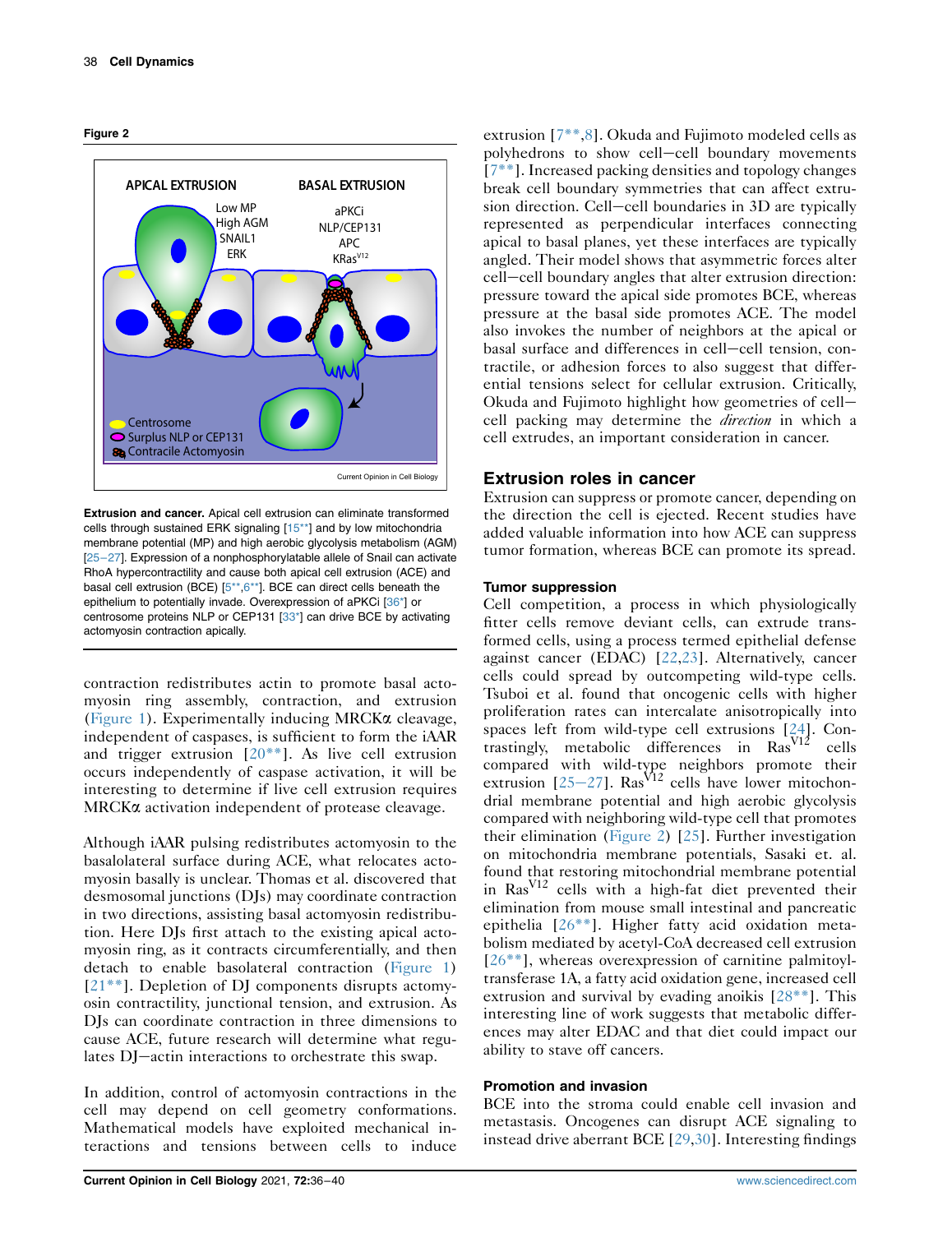suggest that Snail, a classic epithelial to mesenchymal (EMT) driver upregulated in cancer, may act simply by upregulating actomyosin contractility and extrusion [\(Fig. 2\)](#page-2-0)  $[6^{**},31]$  $[6^{**},31]$  $[6^{**},31]$ . Expressing Snail<sup>6SA</sup> in MCF7 cells (from human breast adenocarcinoma) increased RhoA expression and activation, causing hypercontractility and both apical and basal extrusion in a myosindependent manner. As GSK-3 $\beta$  cannot phosphorylate Snail<sup>6SA</sup>, it does not transcriptionally downregulate Ecadherin [[32\]](#page-4-20) or upregulate classic EMT genes [[6\\*\\*\]](#page-3-8). In this way, activation of Snail could promote invasion of cells through BCE, independent of transcriptional changes in epithelial-specific genes. Interestingly, Snail<sup>6SA</sup> only promoted extrusion when expressed mosaically, confirming other findings that differential cell-cell tensions promote extrusion.

Other findings highlight new proteins critical for deciding the direction a cell will extrude. Ninein-like protein (NLP) or centrosomal protein 131 kDa (CEP131) overexpression causes abnormal centrosome structures that contract actomyosin apically, driving BCE [\(Figure 2\)](#page-2-0) [\[33\\*](#page-4-18)]. In both instances, adding S1P or S1PR<sub>2</sub> agonist can rescue ACE  $[29,30,33^*]$  $[29,30,33^*]$  $[29,30,33^*]$ , supporting the role of S1P as a tumor suppressor. Some cancers overexpress the polarity protein atypical protein kinase C iota (aPKCi) [\[34,](#page-4-21)[35](#page-4-22)], which, similar to mutations in APC, KRAS<sup>V12</sup>, NLP, and CEP131, promotes BCE [\(Figure 2\)](#page-2-0). Villeneuve et al. found that aPKCi overexpression shifts vinculin from apical cell-cell junctions to basal ones, causing more contractility at the apex, which is needed for BCE and promoting basal protrusions that could help the invading cell migrate [[36\\*](#page-4-17)].

New investigations on mechanics between cells, actin assembly, and ion channels have generated new insights into our understanding of the mechanisms that drive extrusion. They have underscored the importance of apical pulsatile constrictions and generating differential cell tensions in selecting cells that extrude and in coordinating contraction in three dimensions. Uncovering the early signals that trigger pulsatile constrictions and discovering if apical pulsing is a conserved mechanism for all types of extrusion remains open questions for the field. Clarifying this pathway may also reveal how DJs promote basolateral contraction, which is essential for ACE. Elucidating what regulates where actomyosin contracts during extrusion will be critical to understanding how it goes awry to promote invasion of neoplastic cells instead of eliminating them.

# Conflict of interest statement

Nothing declared.

# Acknowledgements

An National Institute of Health R01GM102169, King's College startup grant, and an Academy of Medical Sciences Professorship grant to J.R. funded this report.

#### References

Papers of particular interest, published within the period of review, have been highlighted as:

- of special interest
- \*\* of outstanding interest
- <span id="page-3-0"></span>[Gu Y, Forostyan T, Sabbadini R, Rosenblatt J:](http://refhub.elsevier.com/S0955-0674(21)00049-1/sref1) Epithelial cell [extrusion requires the sphingosine-1-phosphate receptor 2](http://refhub.elsevier.com/S0955-0674(21)00049-1/sref1) pathway. [J Cell Biol](http://refhub.elsevier.com/S0955-0674(21)00049-1/sref1) 2011, 193:667–676.
- <span id="page-3-1"></span>2. [Rosenblatt J, Raff MC, Cramer LP:](http://refhub.elsevier.com/S0955-0674(21)00049-1/sref2) An epithelial cell destined [for apoptosis signals its neighbors to extrude it by an actin](http://refhub.elsevier.com/S0955-0674(21)00049-1/sref2)[and myosin-dependent mechanism](http://refhub.elsevier.com/S0955-0674(21)00049-1/sref2). Curr Biol 2001, 11: [1847](http://refhub.elsevier.com/S0955-0674(21)00049-1/sref2)–1857.
- <span id="page-3-2"></span>3. [Eisenhoffer GT, Loftus PD, Yoshigi M, Otsuna H, Chien CB,](http://refhub.elsevier.com/S0955-0674(21)00049-1/sref3) Morcos PA, Rosenblatt J: [Crowding induces live cell extrusion](http://refhub.elsevier.com/S0955-0674(21)00049-1/sref3) [to maintain homeostatic cell numbers in epithelia](http://refhub.elsevier.com/S0955-0674(21)00049-1/sref3). Nature [2012,](http://refhub.elsevier.com/S0955-0674(21)00049-1/sref3) 484:546–549.
- <span id="page-3-3"></span>4 \* \* Atieh Y. Wyatt T. Zaske AM. Eisenhoffer GT: Pulsatile contrac[tions promote apoptotic cell extrusion in epithelial tissues](http://refhub.elsevier.com/S0955-0674(21)00049-1/sref4). [Curr Biol](http://refhub.elsevier.com/S0955-0674(21)00049-1/sref4) 2020, 31(6):1129–1140.e4.

Inducing apoptosis within zebrafish embryonic epidermis causes pulsatile apical contractions throughout cells, where those pulsing the strongest undergo extrusion. Apical pulsing reduces the surface area in a ratchet-like effect, which requires actin and myosin II. Tension and elasticity measures showed that inducing apoptosis lowers tension in the tissue but inhibition of S1P restores the tension.

<span id="page-3-5"></span>5 \* \* . [Duszyc K, Gomez GA, Lagendijk AK, Yau MK, Nanavati BN,](http://refhub.elsevier.com/S0955-0674(21)00049-1/sref5) [Gliddon BL, Hall TE, Verma S, Hogan BM, Pitson SM,](http://refhub.elsevier.com/S0955-0674(21)00049-1/sref5) et al.: [Mechanotransduction activates RhoA in the neighbors of](http://refhub.elsevier.com/S0955-0674(21)00049-1/sref5) [apoptotic epithelial cells to engage apical extrusion](http://refhub.elsevier.com/S0955-0674(21)00049-1/sref5). Curr Biol 2021, 31:1326–[1336. e1325.](http://refhub.elsevier.com/S0955-0674(21)00049-1/sref5)

Apoptotic cells induce cell autonomous hypercontractility that is transduced by E-cadherin via myosin VI to the neighboring cells to activate RhoA. This contraction primes a cell to extrude but needs sphingosine-1-phosphate to complete extrusion, which presumably amplifies differential cell contraction.

<span id="page-3-8"></span>6 \* \* [Wee K, Hediyeh-Zadeh S, Duszyc K, Verma S, B NN, Khare S,](http://refhub.elsevier.com/S0955-0674(21)00049-1/sref6) [Varma A, Daly RJ, Yap AS, Davis MJ,](http://refhub.elsevier.com/S0955-0674(21)00049-1/sref6) et al.: Snail induces [epithelial cell extrusion by regulating RhoA contractile](http://refhub.elsevier.com/S0955-0674(21)00049-1/sref6)<br>[signalling and cell-matrix adhesion](http://refhub.elsevier.com/S0955-0674(21)00049-1/sref6). J Cell Sci 2020, 133.

Activation of Snail causes cell extrusion by activating cell autonomous<br>contractility. Expressing Snail<sup>6SA</sup> in MCF7 cells increased RhoA expression and activation causing hypercontractility and both apical<br>cell extrusion and basal cell extrusion. Importantly, Snail<sup>6SA</sup> did not alter expression of epithelial and mesenchymal genes, despite its role in transcriptionally regulating epithelia to mesenchymal transitions.<br>Differential contractility is necessary, as expressing Snail<sup>6SA</sup> cells in large patches did not promote apical extrusions but allow some cells to basally extrude.

<span id="page-3-6"></span>7 \* \* Okuda S, Fujimoto K: [A mechanical instability in planar](http://refhub.elsevier.com/S0955-0674(21)00049-1/sref7) [epithelial monolayers leads to cell extrusion](http://refhub.elsevier.com/S0955-0674(21)00049-1/sref7). Biophys J 2020, 118[:2549](http://refhub.elsevier.com/S0955-0674(21)00049-1/sref7)–2560.

Authors used a three-dimensional foam geometry mathematical model to describe cells in a planar monolayer under physically relevant conditions. Mechanical instability between cell to cell interfaces due to active forces, asymmetric forces, increased cellular packing, or topology differences all lead to extrusion. Instability weighted to either the apical or basal surface between cells led to basal or apical extrusion, respectively.

- <span id="page-3-7"></span>8. [Liu Y, Xu GK, Zhang LY, Gao H:](http://refhub.elsevier.com/S0955-0674(21)00049-1/sref8) Stress-driven cell extrusion [can maintain homeostatic cell density in response to over](http://refhub.elsevier.com/S0955-0674(21)00049-1/sref8)crowding. [Soft Matter](http://refhub.elsevier.com/S0955-0674(21)00049-1/sref8) 2019, 15:8441–8449.
- <span id="page-3-4"></span>9. [Kuipers D, Mehonic A, Kajita M, Peter L, Fujita Y, Duke T,](http://refhub.elsevier.com/S0955-0674(21)00049-1/sref9) Charras G, Gale JE: [Epithelial repair is a two-stage process](http://refhub.elsevier.com/S0955-0674(21)00049-1/sref9) [driven first by dying cells and then by their neighbours](http://refhub.elsevier.com/S0955-0674(21)00049-1/sref9). J Cell Sci 2014, 127[:1229](http://refhub.elsevier.com/S0955-0674(21)00049-1/sref9)–1241.
- 10. [David DJ, Tishkina A, Harris TJ:](http://refhub.elsevier.com/S0955-0674(21)00049-1/sref10) The PAR complex regulates [pulsed actomyosin contractions during amnioserosa apical](http://refhub.elsevier.com/S0955-0674(21)00049-1/sref10) [constriction in Drosophila](http://refhub.elsevier.com/S0955-0674(21)00049-1/sref10). Development 2010, 137: [1645](http://refhub.elsevier.com/S0955-0674(21)00049-1/sref10)–1655.
- 11. [Solon J, Kaya-Copur A, Colombelli J, Brunner D:](http://refhub.elsevier.com/S0955-0674(21)00049-1/sref11) Pulsed forces [timed by a ratchet-like mechanism drive directed tissue](http://refhub.elsevier.com/S0955-0674(21)00049-1/sref11) [movement during dorsal closure](http://refhub.elsevier.com/S0955-0674(21)00049-1/sref11). Cell 2009, 137:1331–1342.